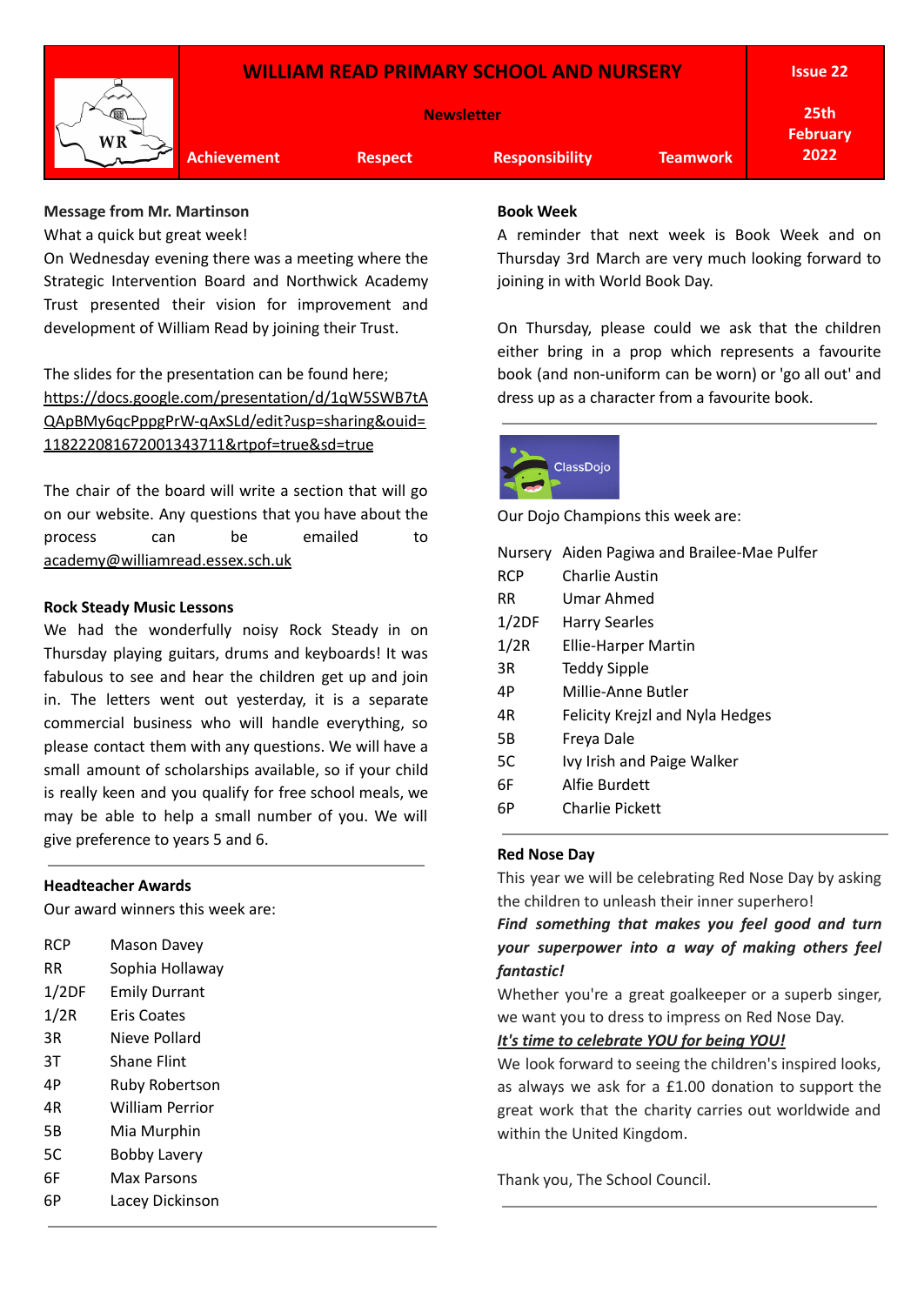## **WILLIAM READ PRIMARY SCHOOL AND NURSERY**



**Issue 22**

**25th February 2022**

**Achievement Respect Responsibility Teamwork**

# Accelerate<mark>d</mark><br>Reader

The following children have achieved these certificates this week.

**Bronze Certificate** - Samuel Matyus 1/2DF, Henry Billington 1/2R, Cooper Herbert 1/2R, Lewis Payne 1/2R, Lexi Stimson 1/2R, Jamie Stockley 1/2R, Eliza Swierczek 1/2R, Marliee-Rose Wright 3T, Harry Burn-Green 4R, Nyla Hedges 4R, Felicity Krejzl 4R, Harry Pickett 4R, Mohammed Rahman 4R, Daisy Robertson 4R, Sebastian Swierczek 4R, Mitsy Taylor 4R, Claudia Vaux-Jackson 6F, Charlie Yeoman 6F, Shaun Brett 6P, Jay Clarke 6P and Charlie Pickett 6P.

**Silver Certificate -** Millie Milner 1/2R, Summer Van Reenen 3T, Harry Pickett 4R, Josie Robertson 4R, Michael Sayer 4R, Freya Dale 5B and Lara Garrett 6F.

**Gold Certificate -** Lara Garrett 6F

## **Millionaire Reader**

Well done to the first Millionaire Reader of the year - Eligiusz Szczepanek 4R

The table below shows our top readers so far this year:

| Eligiusz Szczepanek  | 4R            | 1,069,298 |
|----------------------|---------------|-----------|
| Lara Garrett         | 740,753<br>6F |           |
| Ava Nicholls-Cain    | 6F            | 570,513   |
| Erica Barsan         | 5B            | 467,809   |
| Charlie Pickett      | 6P            | 427,547   |
| Claudia Vaux-Jackson | 6F            | 422,431   |
| Ella Yalcin          | 6Р            | 358,721   |
| Pawel Swierczek      | 5C            | 343,256   |
| Charlie Yeoman       | 6F            | 327,155   |
|                      |               |           |

**Dates for your Diary**

**Monday 28th February**

Virtual KS1 Winter Games Virtual Active Kids Event for Year 3 & 4 Virtual Sports Skills Festival for Year 5 & 6

**Monday 28th February - Friday 4th March** Book Week

**Thursday 3rd March** World Book Day – dress up as a book character

**Wednesday 9th March** Y2 Football Competition (selected pupils)

**Wednesday 16th March** KS2 Cross Country (selected pupils)

**Friday 18th March** Red Nose Day including Virtual Dance

**Monday 21st March** Reception with School Nurses (height, weight & vision)

## **Tuesday 22nd March**

Reception with School Nurses (height, weight & vision)

## **Wednesday 23rd March**

Y6 with School Nurses (height & weight)



Our award winners for last week are:

**Bronze** - Freya Dale, Ashton Hickin, Millie Johnson, William Lowe, Nieve Pollard, Isabella Reed (x2) and Teddy Sipple.